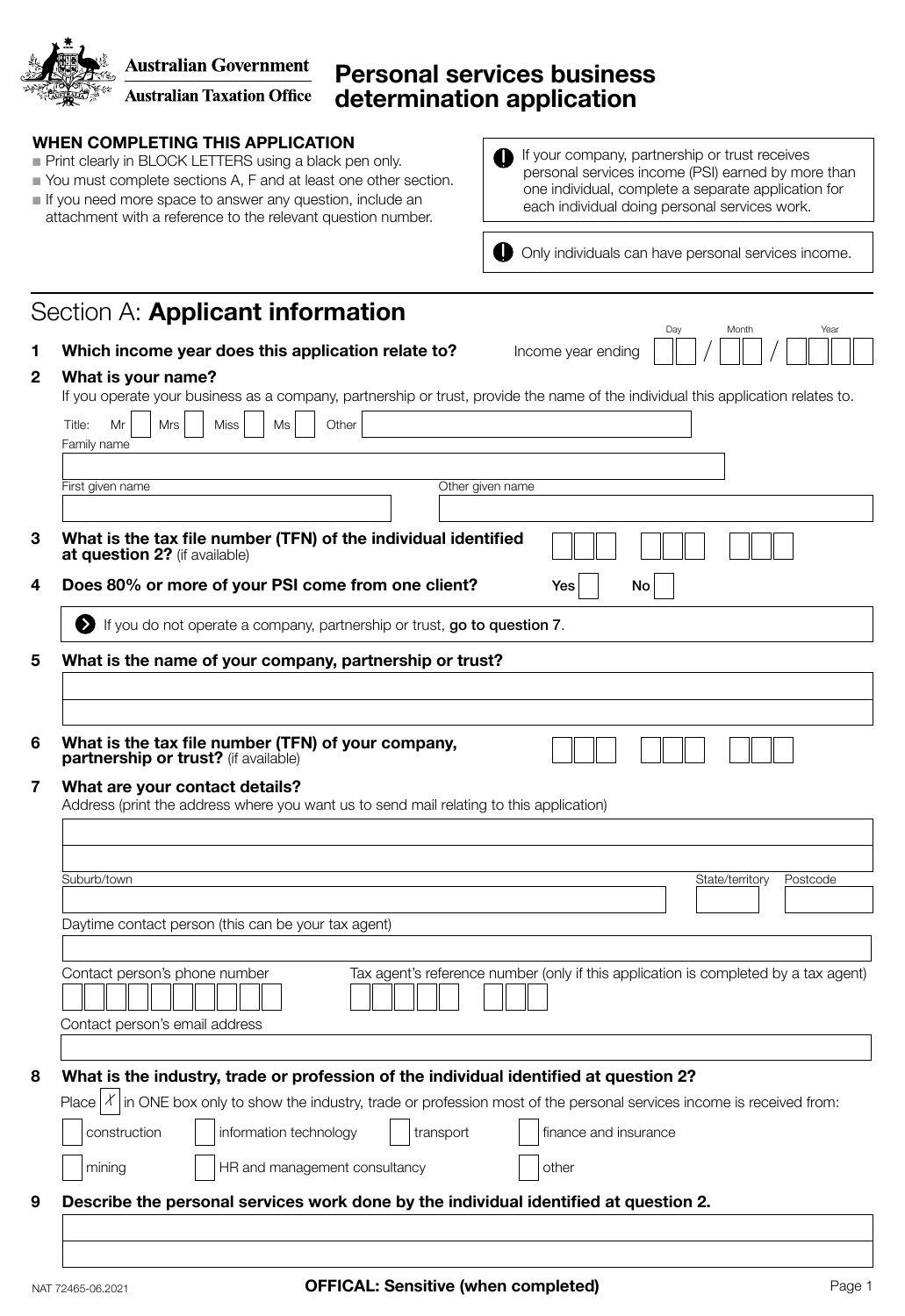# Sections B–E

Only complete the sections you would like to apply to us for a determination for. If, for example, you think you may pass the results test and business premises test, only complete these sections. We will base your application on each section you complete.



To progress your application, you must attach all required documentation for each test against which you would like to be assessed.

## Section B: Results test

Complete this section only if you are applying for a determination on the basis of the results test.

Attach copies of documents (e.g. contracts and invoices) that support your answers for questions 10 to 12. This should include details of the amounts received from each client and evidence of any professional indemnity insurance held (if any).

#### 10 Describe the result or outcome you must complete under your contract or agreement.

11 Describe the main tools or equipment you must provide to do your work.

If you do not need tools or equipment to do the work, print NO TOOLS REQUIRED.

### 12 Describe how you are liable for the cost of rectifying defects in your work.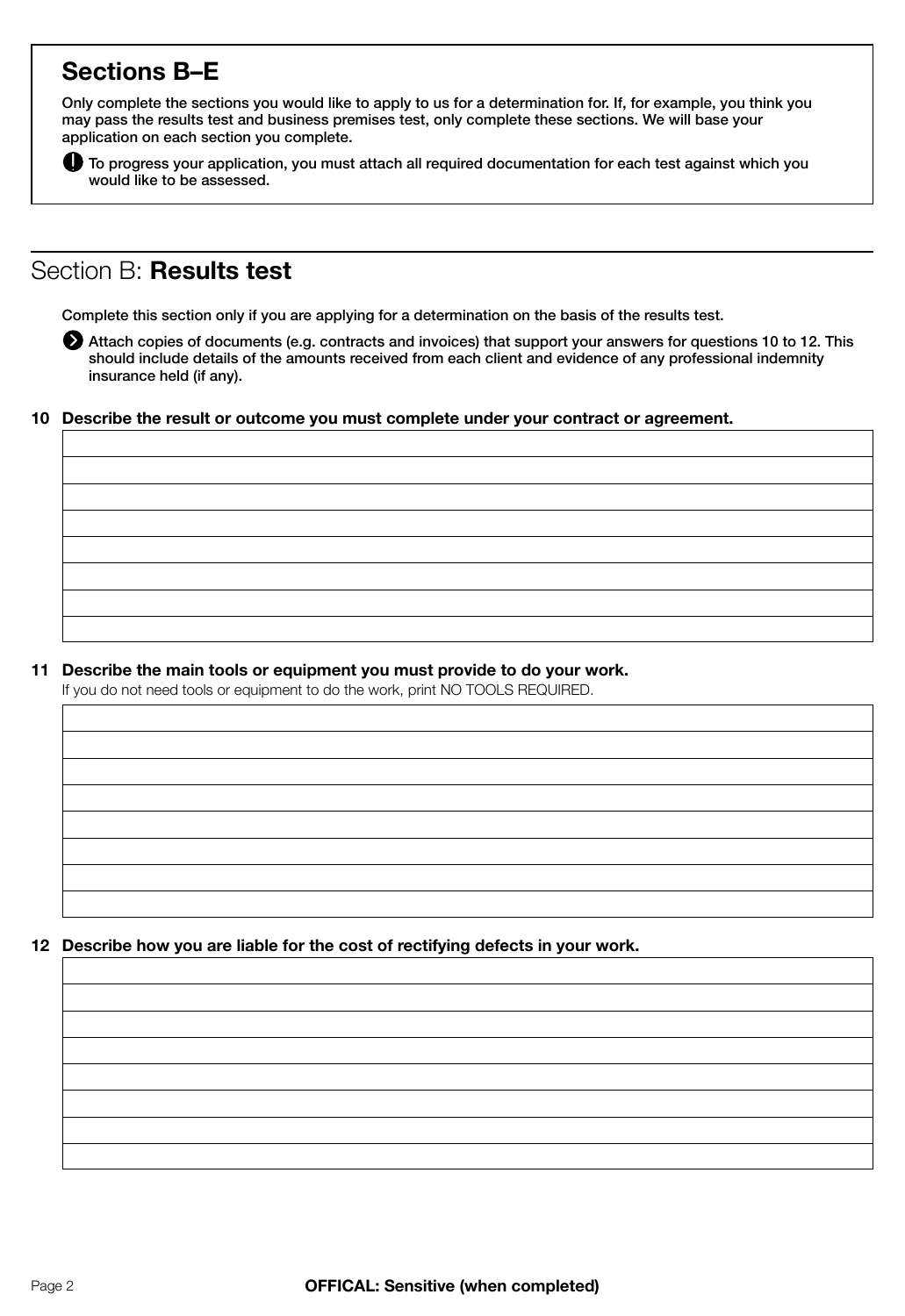# Section C: Employment test

Complete this section only if you are applying for a determination on the basis of the employment test.

Attach to your application the following information for each employee, sub-contractor or other business identified at question 13 below

- all contracts for the income year that relate to the provision of services, and three consecutive invoices under each contract
- a list of tasks undertaken and the percentage of work undertaken by each party under each contract
- amount earned from each client
- copies of employment agreements.

13 What are the names of your employees, or the sub-contractors or other businesses you use (now or in the future) to help the individual identified at question 2 with the principal work?

14 Describe the principal work done (or expected to be done) by those named at question 13.

15 What is the market value of the principal work done (or expected to be  $\$\fbox{\fbox{--}I},\fbox{\fbox{--}I}$.$ 

Explain how you worked out this market value.

| 16 What is the gross amount of PSI the individual identified at question 2 | $\bullet$ $\Box$ , $\Box$ . |
|----------------------------------------------------------------------------|-----------------------------|
| received or expects to receive?                                            |                             |

- 17 Have you had (or do you expect to have) one or more apprentices for at  $\frac{1}{2}$  No least half the income year?
- 18 If you answered YES to question 17, provide the following information about your apprentices:  $\blacksquare$  name and address of each apprentice
	- $\blacksquare$  the period you had each one during the income year
	- $\blacksquare$  the name of the apprenticeship program (if any).

APPRENTICE ONE

| Name                                       |                      |                 |          |
|--------------------------------------------|----------------------|-----------------|----------|
| Miss<br>Other<br>Title:<br>Mrs<br>Mr<br>Ms |                      |                 |          |
| Family name                                |                      |                 |          |
|                                            |                      |                 |          |
| First given name                           | Other given name     |                 |          |
|                                            |                      |                 |          |
| Address                                    |                      |                 |          |
|                                            |                      |                 |          |
|                                            |                      |                 |          |
| Suburb/town                                |                      | State/territory | Postcode |
|                                            |                      |                 |          |
| Day<br>Month                               | Year<br>Month<br>Day | Year            |          |
| From<br>Period during income year          | to                   |                 |          |
| Name of apprenticeship program (if any)    |                      |                 |          |
|                                            |                      |                 |          |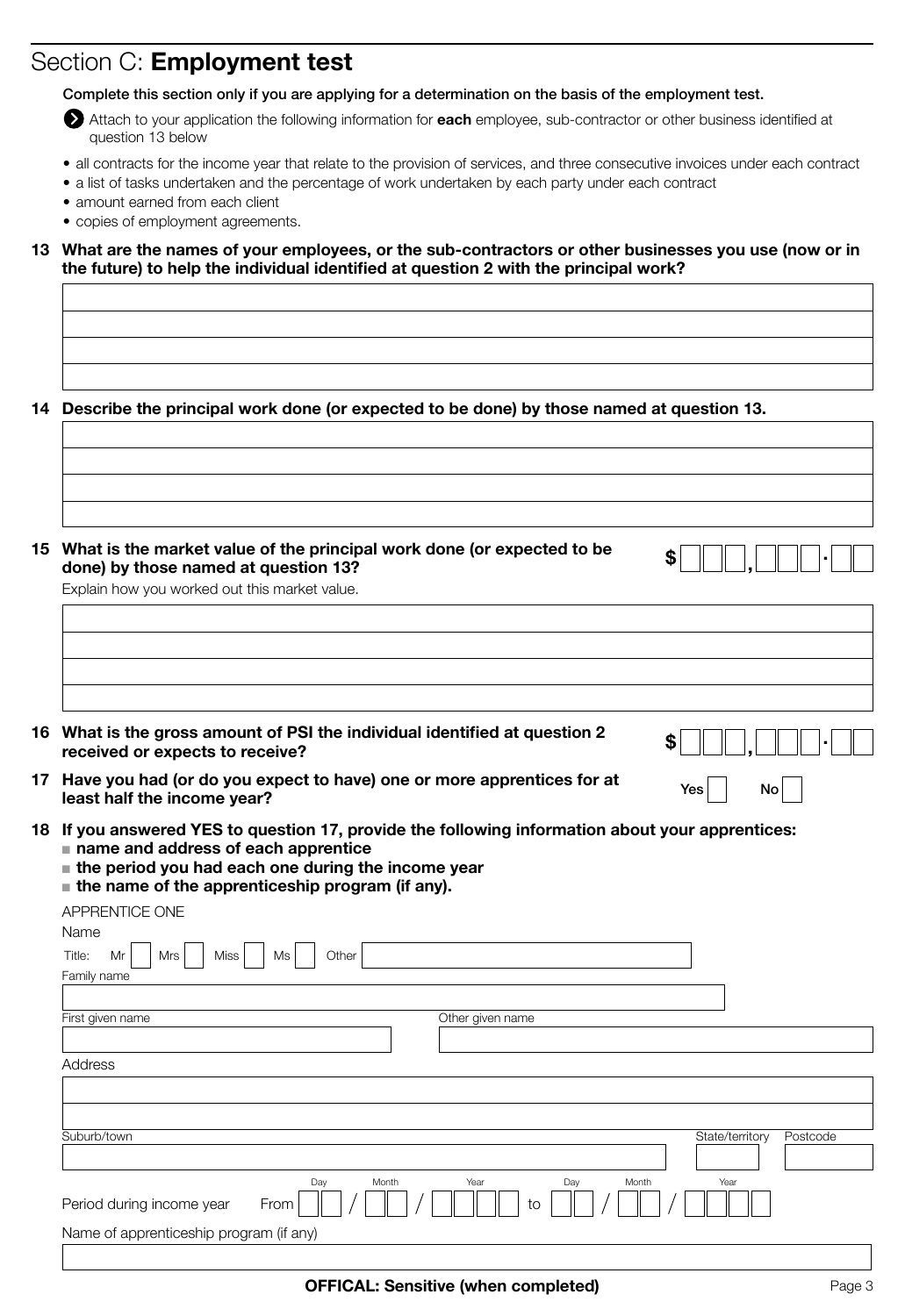| Name                                         |
|----------------------------------------------|
| Title:<br>Mrs<br>Miss<br>Other<br>Mr<br>Ms   |
| Family name                                  |
|                                              |
| First given name<br>Other given name         |
|                                              |
| Address                                      |
|                                              |
|                                              |
| Suburb/town<br>State/territory<br>Postcode   |
| Day<br>Month<br>Year<br>Day<br>Month<br>Year |
| Period during income year<br>From<br>to      |
| Name of apprenticeship program (if any)      |
|                                              |
|                                              |
| APPRENTICE THREE                             |
| Name                                         |
| Mrs<br>Miss<br>Other<br>Title:<br>Mr<br>Ms   |
| Family name                                  |
| First given name<br>Other given name         |
|                                              |
| Address                                      |
|                                              |
|                                              |
| Suburb/town<br>State/territory<br>Postcode   |
|                                              |
| Day<br>Month<br>Year<br>Day<br>Month<br>Year |
| Period during income year<br>From<br>to      |
| Name of apprenticeship program (if any)      |
|                                              |
|                                              |
| APPRENTICE FOUR                              |
| Name                                         |
| Miss<br>Other<br>Title:<br>Mr<br>Mrs<br>Ms   |
| Family name                                  |
| Other given name<br>First given name         |
|                                              |
| Address                                      |
|                                              |
|                                              |
| Suburb/town<br>State/territory<br>Postcode   |
|                                              |
| Day<br>Year<br>Month<br>Year<br>Month<br>Day |
| Period during income year<br>From<br>to      |
| Name of apprenticeship program (if any)      |

APPRENTICE TWO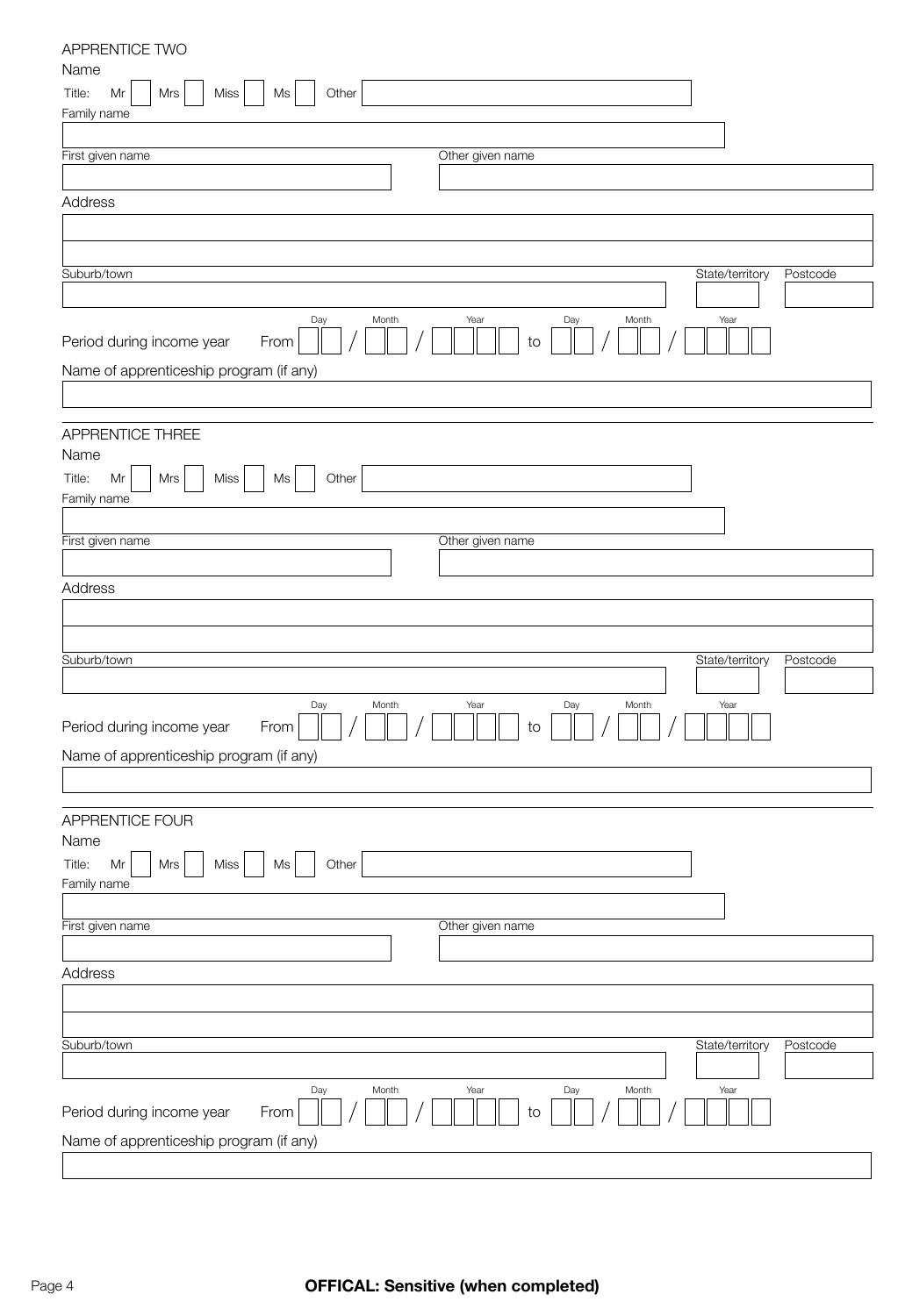## Section D: Business premises test

Complete this section only if you are applying for a determination on the basis of the business premises test.

To progress your application on the basis of the business premises test, you must attach the following information:

- copy of the lease or rental agreement (if any)
- copy of the diagram/drawing/plan of the business premises, including a detailed description of the premises showing location, entry, signage and contents
- description of the personal services work and any other work undertaken at the premises.

## 19 What is the address of your business premises? (provide all addresses if more than one)

#### ADDRESS ONE

| Suburb/town                                                                            |     | State/territory | Postcode |
|----------------------------------------------------------------------------------------|-----|-----------------|----------|
|                                                                                        |     |                 |          |
| ADDRESS TWO                                                                            |     |                 |          |
|                                                                                        |     |                 |          |
|                                                                                        |     |                 |          |
| Suburb/town                                                                            |     | State/territory | Postcode |
|                                                                                        |     |                 |          |
| <b>ADDRESS THREE</b>                                                                   |     |                 |          |
|                                                                                        |     |                 |          |
|                                                                                        |     |                 |          |
| Suburb/town                                                                            |     | State/territory | Postcode |
|                                                                                        |     |                 |          |
| ADDRESS FOUR                                                                           |     |                 |          |
|                                                                                        |     |                 |          |
|                                                                                        |     |                 |          |
| Suburb/town                                                                            |     | State/territory | Postcode |
|                                                                                        |     |                 |          |
| Do/will the following apply to your business premises at all times in the income year? |     |                 |          |
| Are the premises:                                                                      |     |                 |          |
| (a) owned or leased by you?                                                            | Yes | No              |          |
| (b) mainly used for personal services work by the individual identified at question 2? | Yes | No              |          |
| (c) used exclusively by you?                                                           | Yes | No              |          |

(d) physically separate from the private residence of the individual identified at  $Y_{\text{ES}}$   $\Box$ question 2, or their associates?

(e) physically separate from your clients' or their associates' business addresses? Yes Yes No

21 At any time in the income year, were your business premises (or do you expect them to be) jointly owned or leased?

## 22 If you answered YES to question 20(d) or (e), how are your business premises physically separate?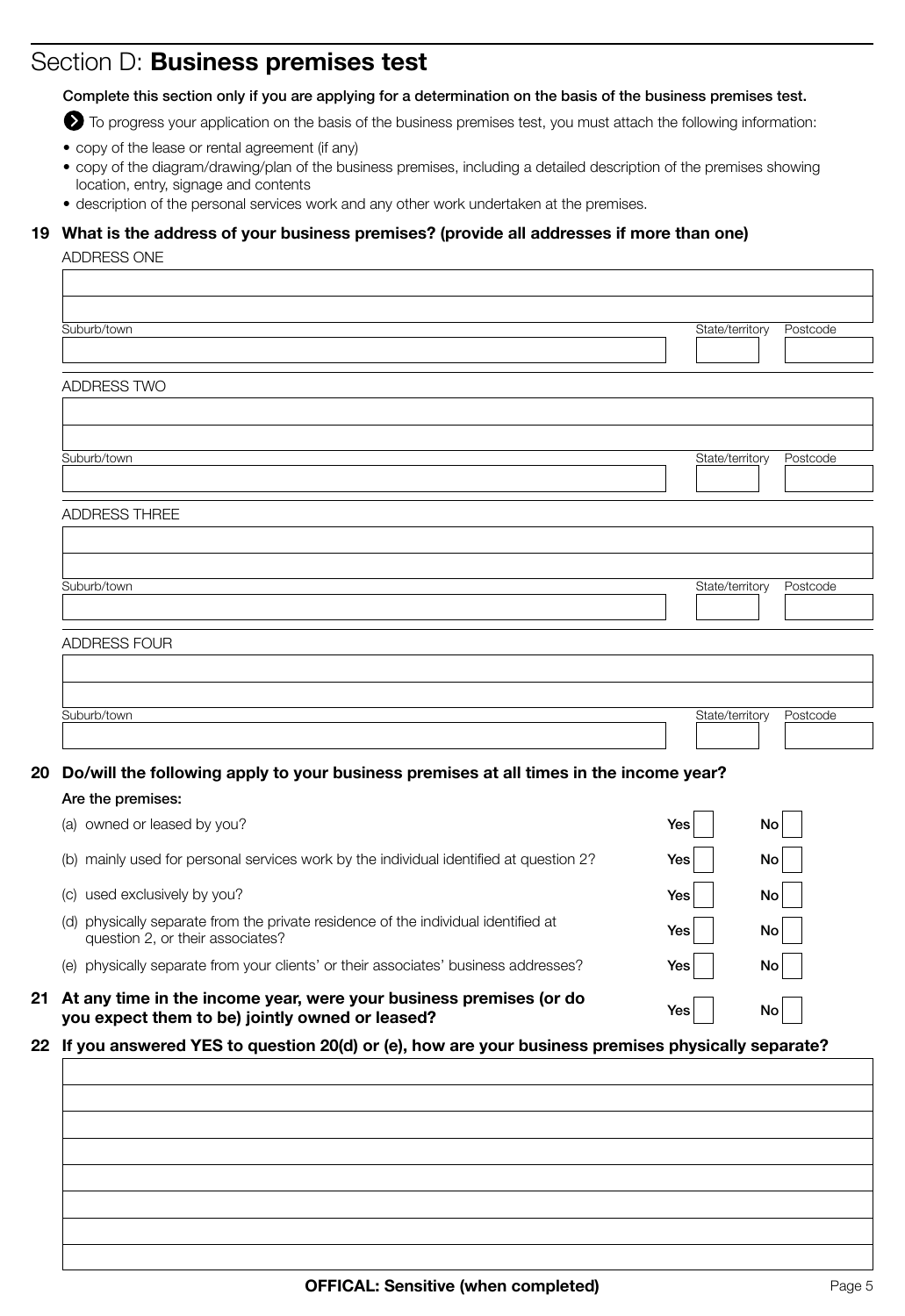# Section E: Unusual circumstances

|    | Complete this section only if you are applying for a determination because there are unusual circumstances that<br>prevented you from passing one of the tests.                                                              |
|----|------------------------------------------------------------------------------------------------------------------------------------------------------------------------------------------------------------------------------|
|    | Refer to Sections B-D for the evidence you must submit with your application for each test. Also include evidence of how<br>you met the required test in previous years and how you expect to meet the test in future years. |
| 23 | Which test did unusual circumstances stop you from passing?                                                                                                                                                                  |
|    | in ALL APPLICABLE boxes to show the relevant test.<br>Place $ \mathcal{X} $                                                                                                                                                  |
|    | Results test                                                                                                                                                                                                                 |
|    | Employment test                                                                                                                                                                                                              |
|    | Business premises test                                                                                                                                                                                                       |
|    | Unrelated clients test                                                                                                                                                                                                       |
|    | in ALL APPLICABLE boxes only for the unrelated clients test.<br>Place                                                                                                                                                        |
|    | Unrelated clients test passed but 80% or more of your PSI comes from one client.                                                                                                                                             |
|    | Unrelated clients test not passed, but less than 80% of your PSI comes from each client.                                                                                                                                     |
|    | Unrelated clients test not passed and 80% or more of your PSI comes from one client.                                                                                                                                         |
| 24 | Did you start your personal services work in the income year indicated at question 1?                                                                                                                                        |
|    | Go to question 28<br>Go to question 25<br><b>No</b><br>Yes                                                                                                                                                                   |
| 25 | What was the most recent income year (before the year indicated at question 1) in which you passed<br>the test selected at question 23?                                                                                      |
|    | Income year ending                                                                                                                                                                                                           |
|    | 26 In which income year (following the year indicated at question 1) do you expect to pass the test<br>selected at question 23?                                                                                              |
|    | Month<br>Year<br>Income year ending                                                                                                                                                                                          |
|    | 27 What are the unusual circumstances that existed between the years identified at questions 25 and 26<br>and how did they stop you from passing the test you selected at question 23?                                       |
|    |                                                                                                                                                                                                                              |
|    |                                                                                                                                                                                                                              |
|    |                                                                                                                                                                                                                              |
|    |                                                                                                                                                                                                                              |
|    |                                                                                                                                                                                                                              |
| 28 | Explain how you expect to pass the test you selected at question 23 in the years following the year<br>indicated at question 1 (attach any supporting documentation/evidence)                                                |
|    |                                                                                                                                                                                                                              |